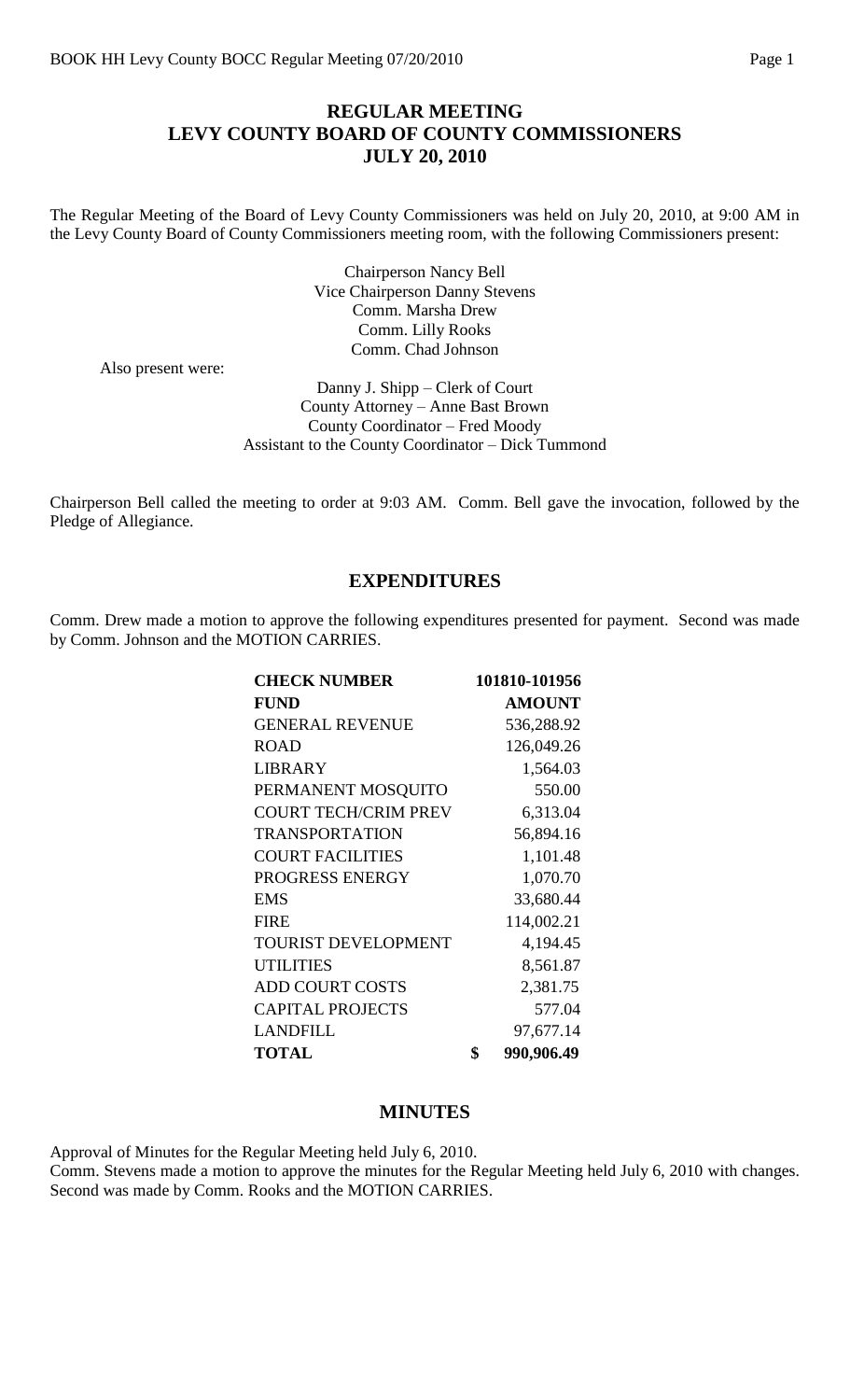#### **2008/2009 AUDIT REPORT**

Alan Nast, CPA Carr, Riggs, & Ingram, LLC A. Presentation of Audit for Fiscal Year 2008/2009.

Mr. Nast presented the audit for the fiscal year 2008/2009 to the Board and gave a brief explanation of the audit results. There was no non-compliance reported.

### **AMVETS**

Ivan Chubb

A. Presentation of Amvets Officer of the Year.

Mr. Chubb presented Amvets Officer of the Year Award to Roger Bell of the Levy County Sheriff's Department.

#### **BRONSON COMMUNITY ACCESS CENTER**

A. Community Clean-up. – Not Present

## **TOWN OF INGLIS**

Mayor Lake, Town of Inglis

A. Discuss Recreation Funds.

Mayor Lake thanked Comm. Drew for recreation funds used to install misting system in the children's park.

#### **LARC**

Betty Walker, Executive Director A. Request additional funds.

Ms. Walker requested additional funds from the Board to cover insurance premiums. She explained their revenues were not as much as they had been in the past due to a reduced number of clients and did not expect the amount would be available each time the bill was due.

Comm. Stevens made motion to approve a cash advance for LARC in the amount of \$23,761.37. Second was made by Comm. Rooks.

After discussion by the Commissioners and Ms. Walker, Comm. Bell called for a vote. The votes were as follows:

| Yes           | No            |
|---------------|---------------|
| Comm. Stevens | Comm. Drew    |
| Comm. Rooks   | Comm. Johnson |
|               | Comm. Bell    |

The MOTION FAILS.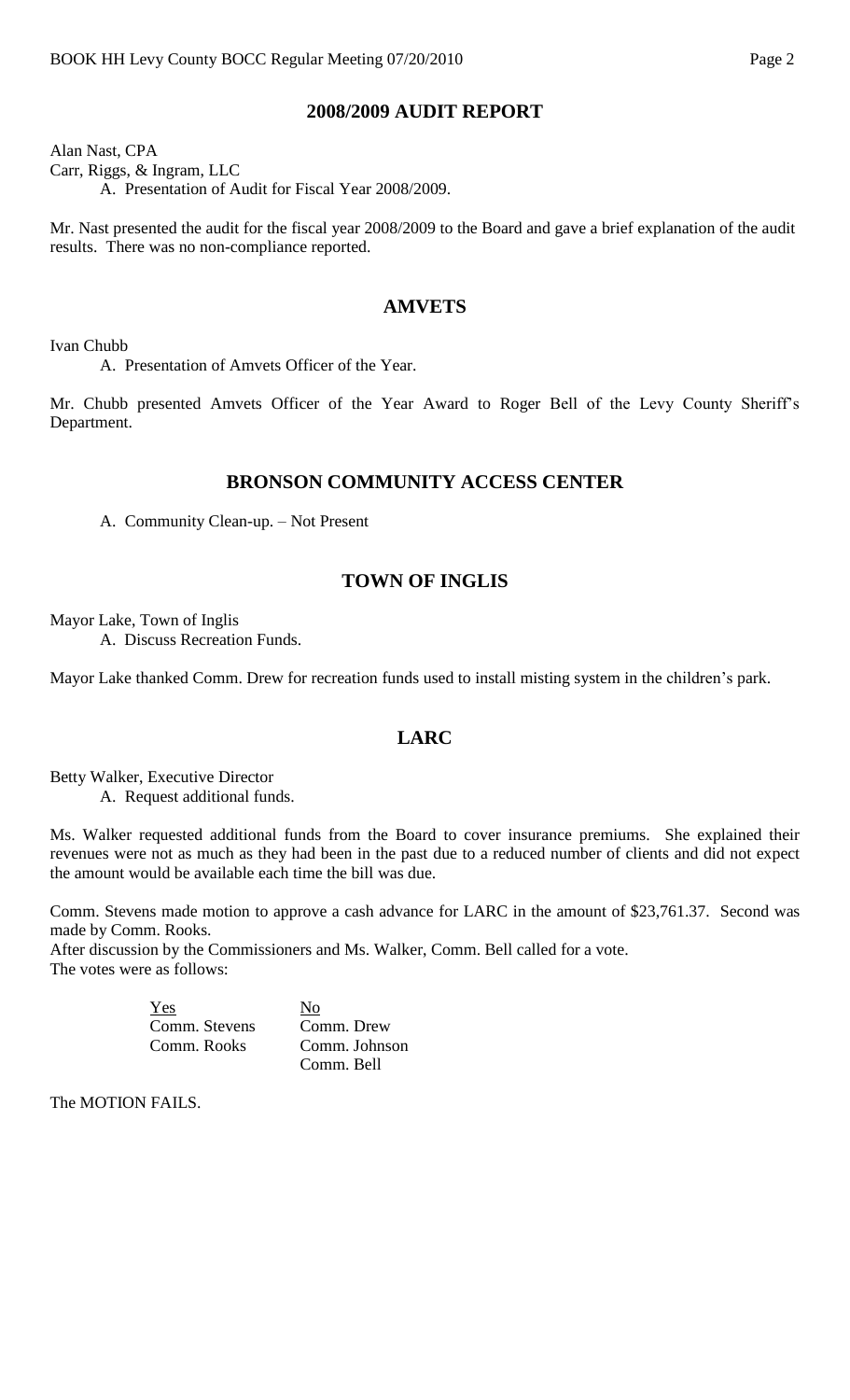Comm. Johnson made a motion for a cash advance to cover insurance costs in the amount of \$18,121.79. Second was made by Comm. Rooks.

After discussion by the Commissioners and Ms. Walker, Comm. Bell called for a vote. The votes were as follows:

| Yes           | No         |
|---------------|------------|
| Comm. Stevens | Comm. Bell |
| Comm. Rooks   | Comm. Drew |
| Comm. Johnson |            |

The MOTION CARRIES.

# **CLYATT HOUSE LEARNING CENTER**

#### Frank Pitts

A. Request for school zone signs. - TABLED

### **DEPARTMENT REPORTS**

#### **NON-AGENDA ITEM**

Mr. Moody requested the Board hear a non-agenda item regarding the Guardian ad Litem office space issue. Comm. Stevens made a motion to hear a non-agenda item. Second was made by Comm. Drew and the MOTION CARRIES.

Mr. moody presents information on the

Guardian ad Litem office space. The office space in question is in Chiefland and the monthly rent is \$1,570. Levy and Gilchrist would split the rent 60/40, making the Levy County portion \$942.00 per month. The only additional cost would be for phones.

Comm. Drew made a motion to rent the office space in Chiefland for the Guardian ad Litem as presented.

Comm. Drew then rescinded her motion after Atty. Brown pointed out the lease agreement needed to be approved before the County entered into this agreement.

After discussion Comm. Drew made a motion to move forward to look at the Lease Agreement for the office space in Chiefland. Second was made by Comm. Johnson and the MOTION CARRIES.

### **COUNTY COORDINATOR**

Fred Moody, County Coordinator

A. Resolution Number 2010-37 appointing Chair to Oil Spill Coastal Zone Authority Recovery Committee.

Mr. Moody requested approval of Resolution 2010-37 by the Board.

Comm. Drew made a motion to approve Resolution Number 2010-37 appointing Chairperson Bell to the Oil Spill Coastal Zone Authority Recovery Committee. Second was made by Comm. Johnson.

After discussion, Comm. Rooks requests the Resolution be approved leaving out a particular name and state the "Chairperson" would be appointed, whoever this may be.

Comm. Drew amended her motion to approve the Resolution amended to state the Chairperson would be appointed to this committee. Second was made by Johnson and the MOTION CARRIES.

B. Discussion of Fire Agreement. Re: Chiefland – Fowler's Bluff – Otter Creek

Mr. Moody asked the Board if they would discuss the Fire Agreements with Chiefland, Fowler's Bluff and Otter Creek.

Mrs. Teresa Barron, Vice-Mayor of the City of Chiefland and the Chiefland Fire Commissioner stated their contracts have a clause stating they must have the County approve any contracts they may have with other districts.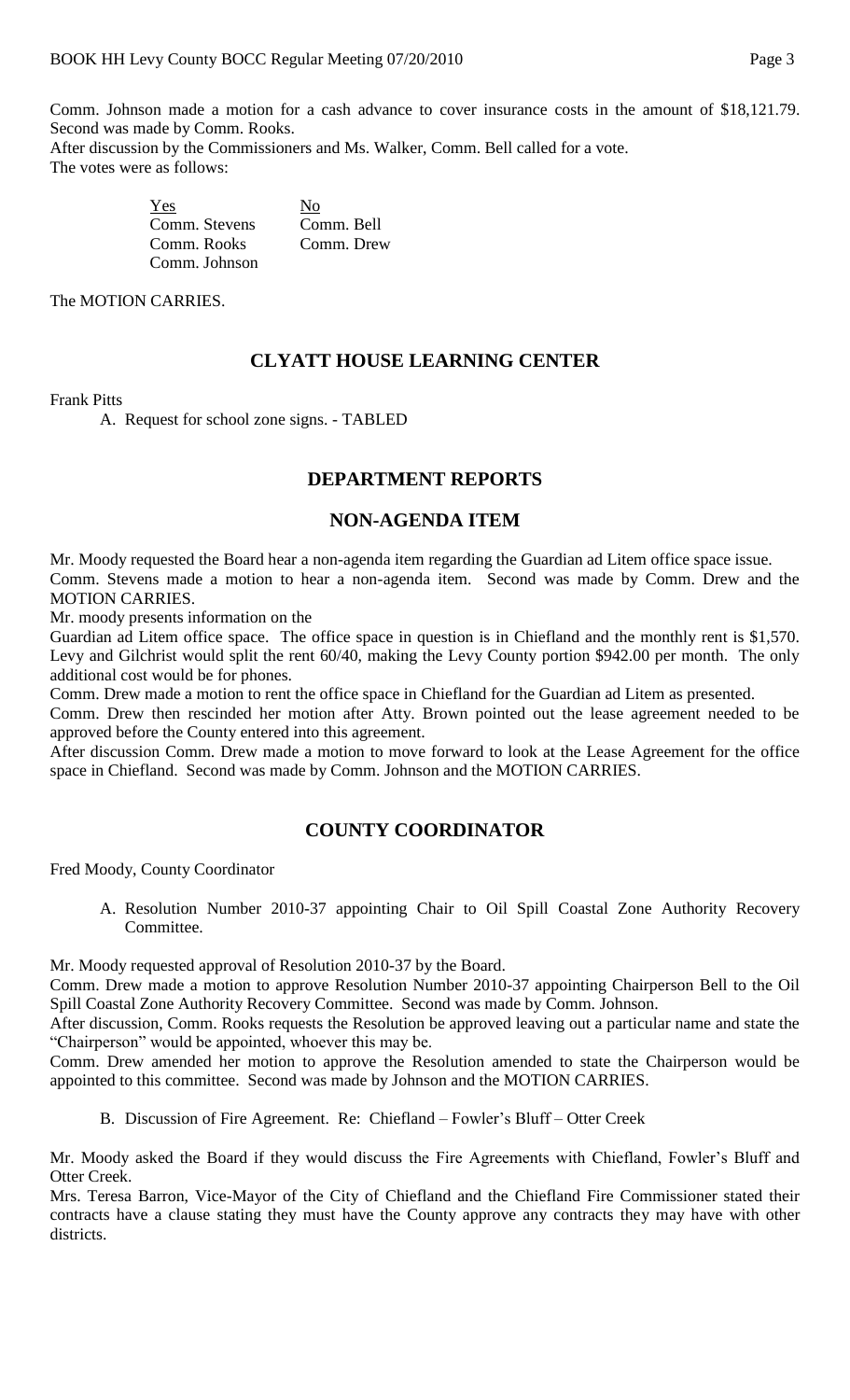With these two contracts, the Districts will have one Fire Chief and three Firefighter/EMS personnel available to respond to fires during working hours and one Firefighter, two First Responder and eight volunteers after 6:00 P.M. Mrs. Barron then pointed out to the Board in attendance was the Otter Creek Attorney, Brent Barris and the Chiefland Attorney, Norm Fugate if there were any legal questions.

After discussion Comm. Rooks requested to table this item since Fowler's Bluff not present.

Comm. Stevens requested to have Atty. Fugate send a letter to Mr. Shipp addressing questions regarding the contracts and Mr. Shipp will forward these questions to the auditing company Carr, Riggs & Ingram. Mr. Shipp will present the results at the next Board meeting.

Comm. Drew made a motion to consent to working on the Agreement with Otter Creek and to review at the next Board meeting. Second was made by Comm. Johnson and the MOTION CARRIES.

The meeting recessed at 11:11 A.M. The meeting reconvened at 11:23 A.M.

#### **EMERGENCY MEDICAL SERVICES**

Trish Seibold, Director

A. Request approval to order new ambulance from Wheel Coach with 90/10 Grant Money.

Ms. Seibold requested Board approval to order a new ambulance from Wheel Coach with the 90/10 Grant money.

Comm. Rooks made a motion to approve the EMS Department ordering a new ambulance with the 90/10 Grant money. Second was made by Comm. Drew and the MOTION CARRIES.

### **LIBRARY**

Lisa Brasher, Director

A. Request to schedule a workshop to discuss a Multi-County Co-op.

Ms. Brasher thanked individual Commissioners for attendance at different functions and visits to the Libraries recently. She then requested the Board to schedule a workshop date to discuss a Multi-County Co-op. with the Libraries.

The Commissioners decided to address this immediately following the next Board meeting.

### **COMMISSIONERS' REPORTS**

#### **Comm. Johnson**

A. Request to install and maintain two caution lights at CR 341 near Chiefland Elementary School.

Comm. Johnson requests the County to install and maintain two caution lights donated by Plum Creek and Tarmac at CR 341 near Chiefland Elementary School.

Bruce Greenlee of the Road Department states the expense would be minimal for the county to install. Angela Johnson of the Levy County Schools Foundation explained the caution lights are run by solar panels and have a 5-year warranty, making maintenance minimal.

Comm. Drew made a motion to approve the installation and maintenance of two caution lights near Chiefland Elementary School. Second was made by Comm. Johnson and the MOTION CARRIES.

#### **Comm. Drew**

A. Resolution Number 2010-36 Urging Governor to Convene Summit.

Comm. Drew requested approval of Resolution Number 2010-36 Urging Governor to Convene Summit. Comm. Rooks would like wording added to address aquaculture and fishing industries in the language of the document. Atty. Brown clarifies where the language is to be added.

Comm. Drew made a motion to approve Resolution Number 2010-36 with the added language. Second was made by Comm. Johnson and the MOTION CARRIES.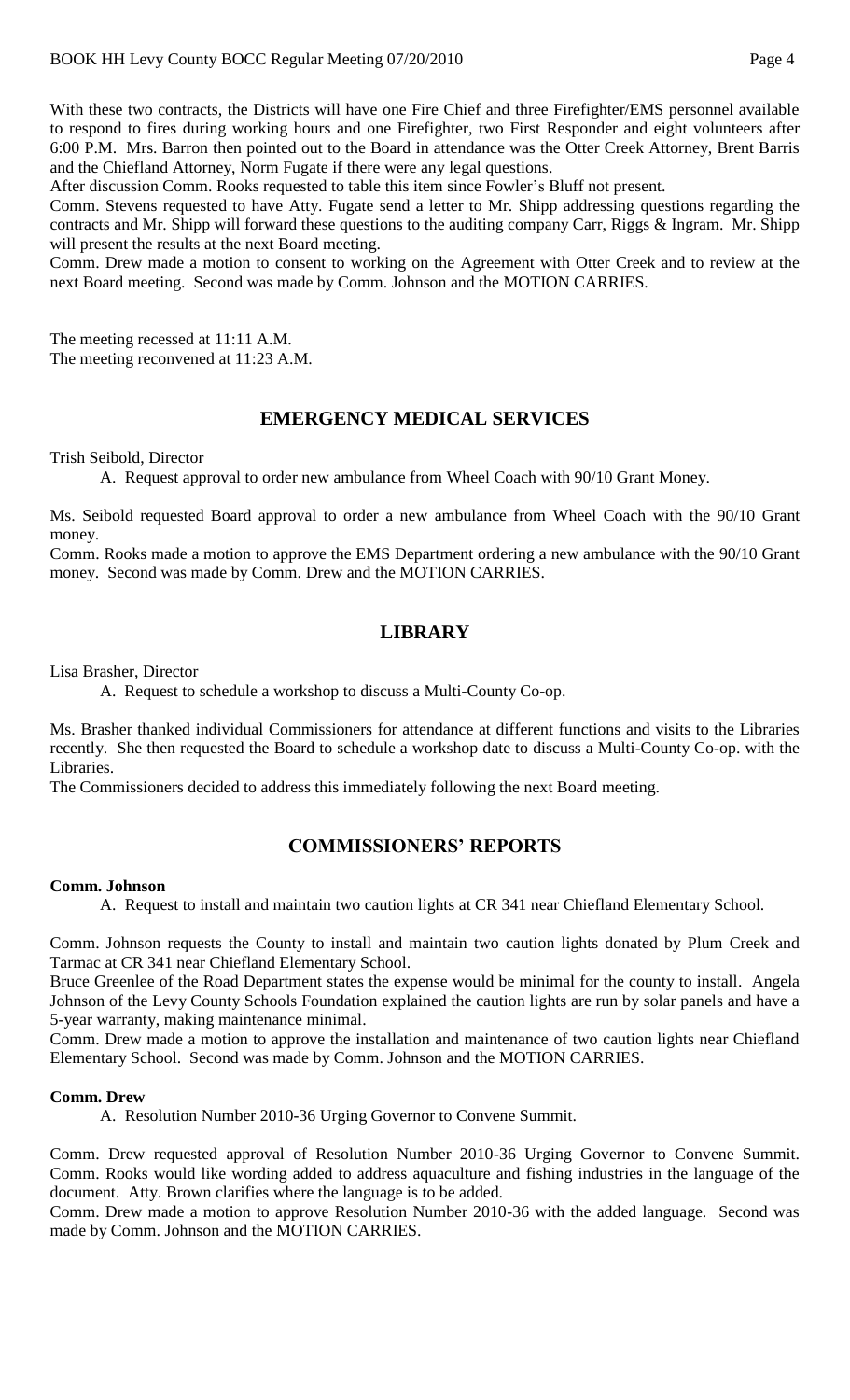Comm. Drew stated Bill and Verna Brown from The Children's Table in conjunction with Barbara Locke from the Health Department and the Department Children and Families will be offering food and basic health screenings along with help with State Aid starting July 31<sup>st</sup> at 9:00 A.M. to 12:00 P.M. in Inglis a the Town Hall. Another opportunity for these services will be offered on the same day in Otter Creek from 1:00 P.M. to 4:00 P.M.

#### **Comm. Rooks**

A. Tenth Amended and Restated Agreement to Establish the Citrus, Levy, Marion Regional Workforce Development Board.

Comm. Rooks presented and made a motion to approve the Tenth Amended and Restated Agreement to Establish the Citrus, Levy, Marion Regional Workforce Development Board. Second was made by Comm. Stevens and the MOTION CARRIES.

Comm. Rooks gave an update regarding work with Emergency Management and presented copies showing work done to get areas along our coastline protected and explained how this would now be protected with booming and other measures in an effort to protect the aquaculture industry should any oil from the oil spill come our way.

The meeting recessed at 12:00 P.M. The meeting reconvened at 1:33 P.M.

### **BUDGET WORKSHOP**

### **FIRE ADVISORY BOARD**

Chief Lamar Stegall stated by not hiring a Fire Director, as originally planned, this decreased their budget by 7.9%. This leaves the Fire Departments as a whole with a 3% increase for operational expenses. The Commissioners asked Chief Stegall to talk with the Fire Advisory Board to see if they could further reduce their budget.

### **REVISED BUDGET SUMMARY**

Board of County Commissioners revised budget summary presented by the Clerk to the Board.

Sheila Rees presented the revised budget to the Board stating some of the departments cut and some did not. The line item for insurance will be increased more than originally budgeted. She stated the General Revenue Fund had a total of \$253,509 and put \$206,496 in Reserve. It is still out the amount of the Library which is \$34,000 and the Fire amount of \$130,317.

### **LEVY COUNTY CLERK OF COURT**

Mr. Shipp stated the total reduction for the Clerk's office was \$17,170 from the last meeting. This took away the 3% raise amount. Comm. Drew stated she used last years actual budget, calculated what was used, added insurance and retirement increases and came up with a \$90,000 reduction from last year. She stated she had also done this for all budgets she had available with the expenditures and came up with the amount of \$797,000, not counting all of the Constitutional Officers.

### **LEVY COUNTY SHERIFF'S DEPARTMENT**

Major Evan Sullivan stated the Sheriff's budget did not cut and are asking for a 2.33% increase. Without asking for additional money, they would like to hire on four new dispatchers dedicated to EMS and Fire and a Law Dispatcher. Comm. Drew questioned the budgeted amount for Comp time. Comm. Bell asked if this budget could be reduced.